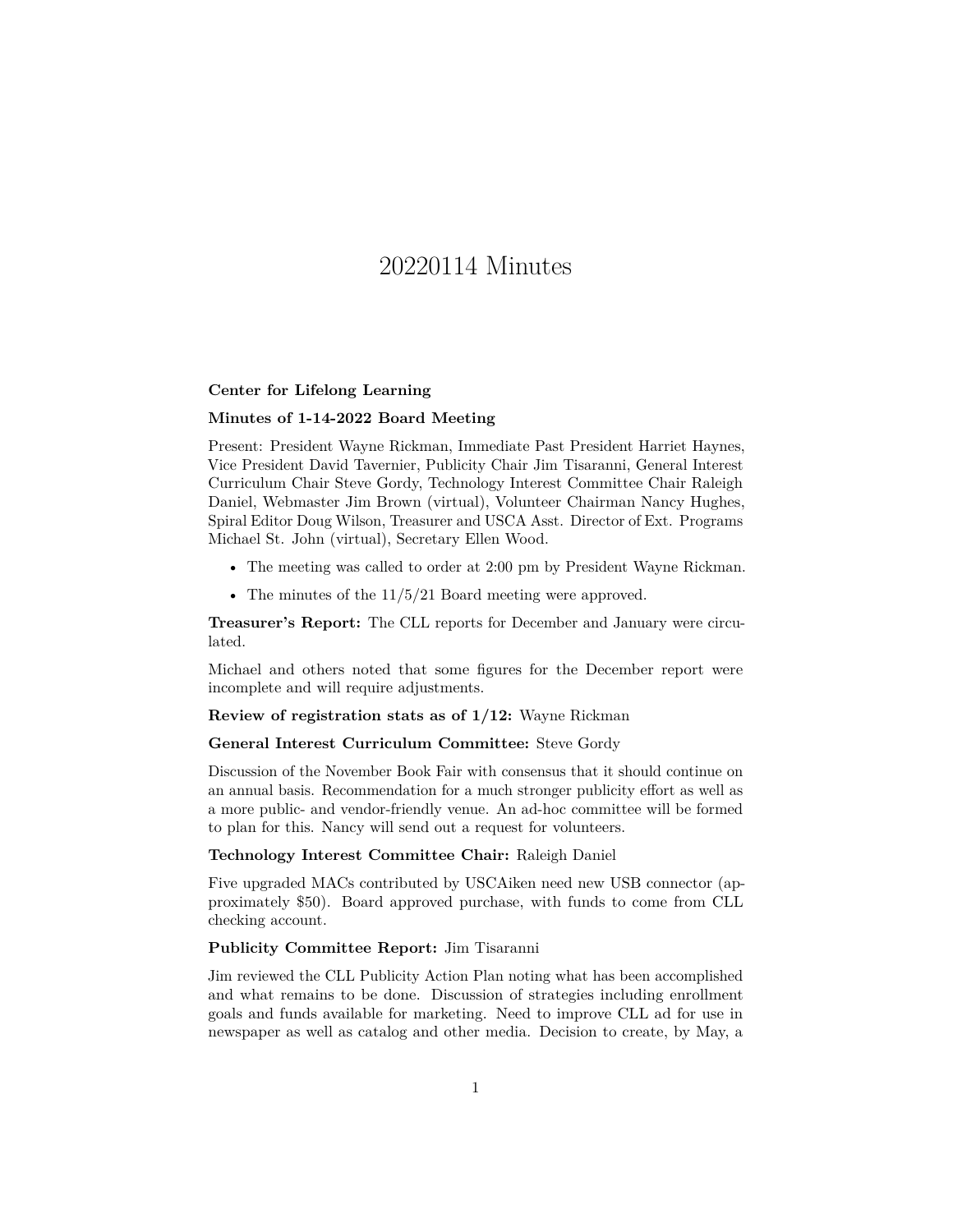publicity budget for fall 2022; committee comprised of Wayne, Harriet, David, Jim T. and Liz Malyszek.

## **Well Done!** Wayne

Wayne extended thanks to many, including Debbie Brooks, Harriet and David for the well attended Christmas party; Debbie for a very successful Open House on 1/6; and Doug for his clear and thoughtful response to a participant's request for online classes (which cannot be accommodated).

## **OLD BUSINESS**: Wayne

#### **Catalogs**

- Delays in printing and mailing discussed. Some members still have not received mailed catalogs.
- Important to adhere to deadlines and dates. Timeline for Fall 2022: work sheets submitted in April – all information to be finalized and submitted by May 1.
- Several Board members pointed out that CLL was not mentioned on the cover.
- Suggestion for a "Catalog Coordinator" to monitor overall schedule. Vice Pres. David accepted. Jim B. will proofread.

## **NEW BUSINESS**

- Board approved \$3500 in scholarships to be divided, as in past years, between military veterans and non-traditional students.
- **Kauffman Awards:** Steve

Presentation of revision to the CLL Policies and Procedures. In past the Academy selected a Kauffman award recipient and McGrath selected a volunteer of the year recipient. Discussion about whether to have one, two or several awards.

Board approved a revision to the CLL Policies and Procedures revision, **Section 6.3** Kauffman Awards (new), which identifies the process but leaves open the number of awardees. This revision will be attached to the minutes.

• Jim T., Harriet and Nancy appointed to develop a 5 minute presentation about the mission of CLL (see Section II in Bylaws). This will be used in a variety of promotional opportunities.

# **Other Business:**

Discussion of grant writing will be taken up at a future meeting.

Meeting adjourned at 3:10 pm.

Respectfully submitted,